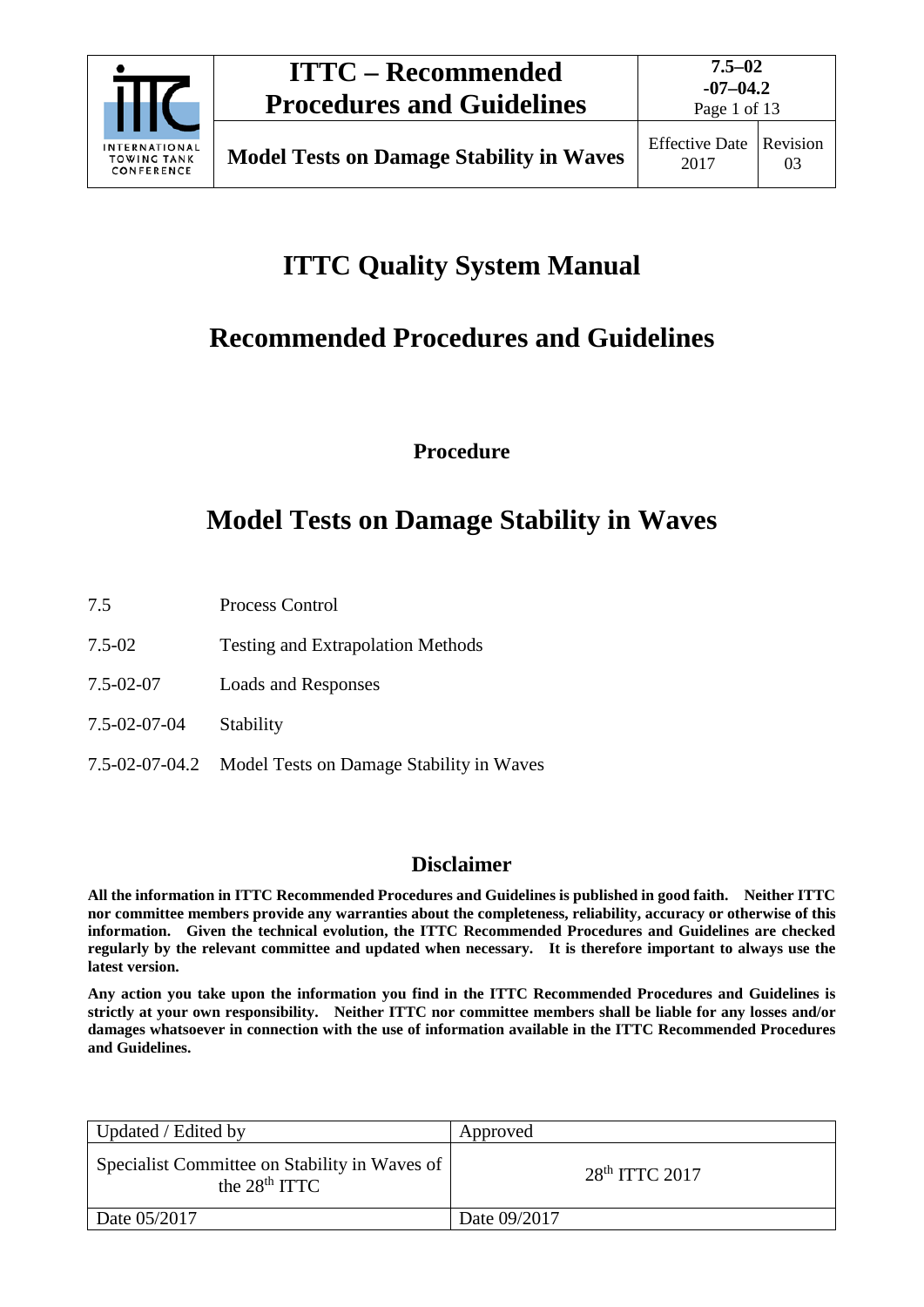

**7.5–02 -07–04.2**

## **Table of Contents**

|                                              | <b>PURPOSE OF PROCEDURE3</b> |
|----------------------------------------------|------------------------------|
| 1.1                                          |                              |
| 1.2 General considerations3                  |                              |
| <b>Special Requirements for Ro-Ro</b><br>1.3 |                              |
| <b>DESCRIPTION OF PROCEDURE 4</b>            |                              |
|                                              |                              |
|                                              |                              |
| 2.1.1                                        |                              |
| Model design and fabrication5<br>2.1.2       |                              |
|                                              |                              |
| 2.1.4                                        |                              |
|                                              |                              |

| 2.4 Documentation of experiments12       |  |
|------------------------------------------|--|
|                                          |  |
| 3.1 Other parameters to be considered 12 |  |
| 4. UNCERTAINTY ANALYSIS12                |  |
|                                          |  |
|                                          |  |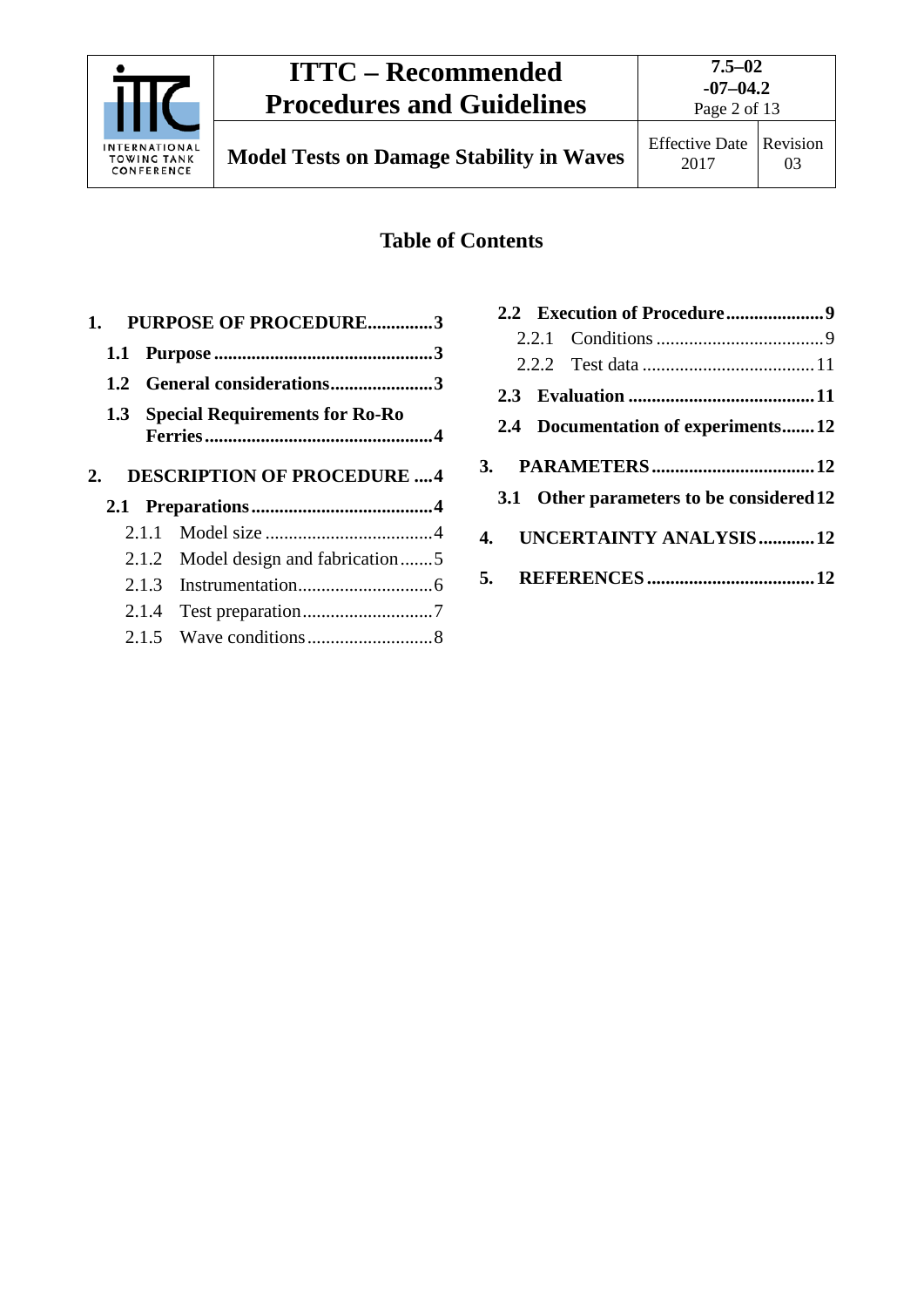

2017 Revision 03

## **Model Tests on Damage Stability in Waves**

## <span id="page-2-1"></span><span id="page-2-0"></span>**1. PURPOSE OF PROCEDURE**

### **1.1 Purpose**

This procedure provides the recommended practices for carrying out the model tests of a damaged ship in waves. The general purposes of damaged model tests are

- 1. To determine the probability of capsizing or the significant wave height that will cause the model to capsize over a fixed time period.
- 2. To understand the physics and behaviour of the motion of damaged ship and the flooding process and their effects.

The procedure is based on review of the damaged model experiments that include Ro-Ro passenger ship, frigate, cruiser and box-shaped barge. The general principles would apply to any ship type and it can be modified for special studies.

The term capsizing refers to loss of buoyancy (sinking) as well as insufficient righting arm to keep the ship under a prescribed heel angle. For instance, the IMO (Resolution MSC 76/23) considers a Ro-Ro ship to have capsized when the instantaneous roll angle exceeds 30 deg or when the 3-minute average heel exceeds 20 deg. For naval ships capsize criteria boundaries may be quite different.

## <span id="page-2-2"></span>**1.2 General considerations**

Model testing of a damaged ship in waves must consider ship motion and flooding dynamics. In general there exists a strong interaction between the ship motions and the flooding process. Ship motions are influenced by the amount of flood water and will have effects on flooding process, too. The whole process can be highly non-linear especially in case of large damage openings and compartments.

Initial condition (flooded and transient)

It has been assumed previously that during the model tests the model would already be in a damaged state, flooded and stationary at the start of the experiment. This procedure now also considers modelling the transition from an intact hull to a damaged hull. The transition from intact to flooded condition may cause the significant dynamic behaviour of the vessels. In general, model experiments will be carried out in conditions corresponding to the most severe damage scenario that the vessel is expected to survive.

Wave condition (regular and irregular wave)

Damage stability model experiments for design evaluation could be carried out in calm water, regular waves and irregular waves. The experiments in calm water and regular waves are carried out to investigate the fundamental flooding process, ship motions and the characteristics such as roll damping. The experiments in irregular waves are carried out to assess the damage survivability of a ship in a seaway. It has been observed that the characteristics of flooding process in regular waves is different and unrepresentative of that in irregular waves (Vassalos and Letizia, 1998).

Wind loads

In view of the use of the instantaneous roll angle and mean heel angle in survivability criteria, it is recommended that the wind load acting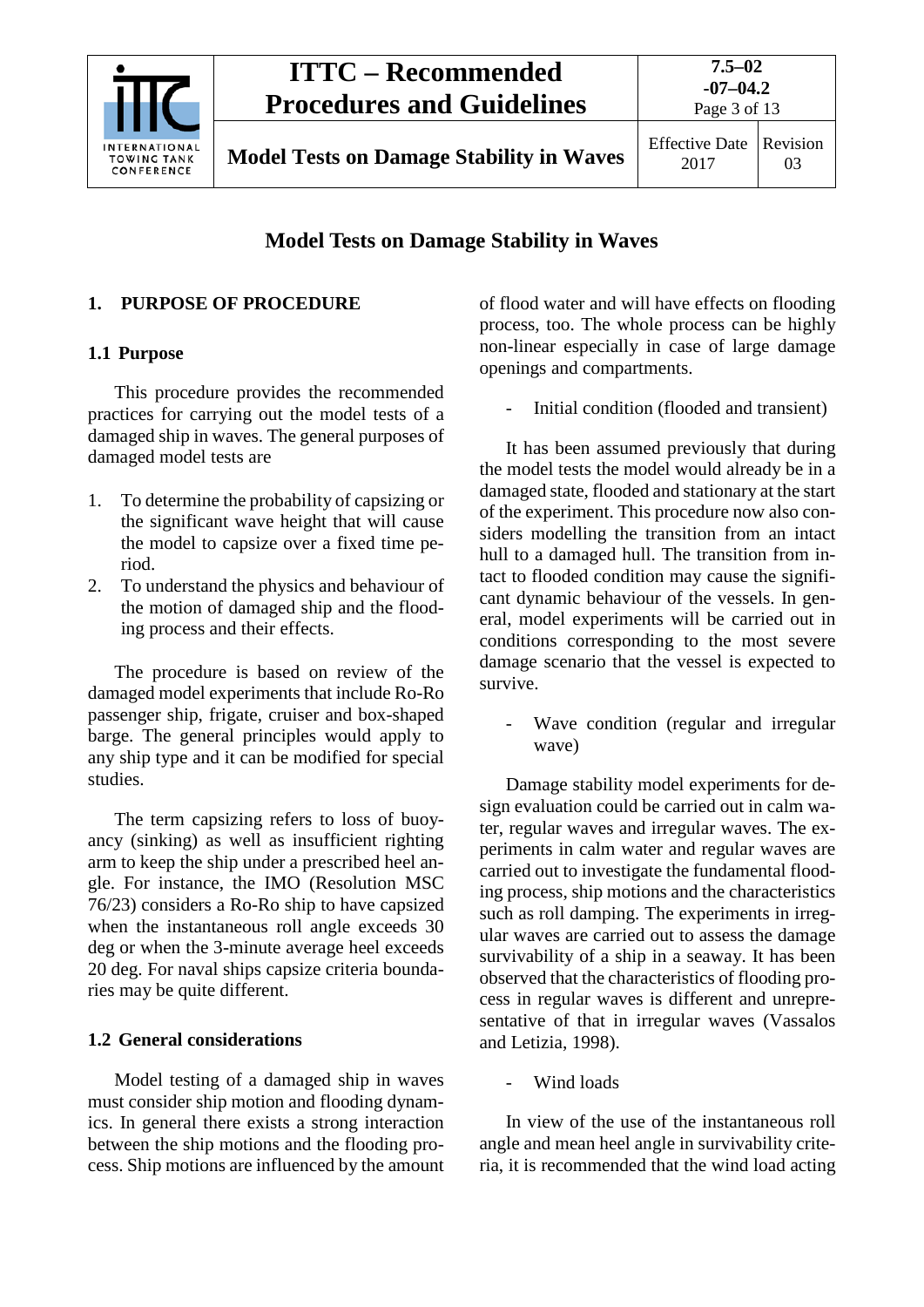

on a ship must be considered. It is noted that fluctuating wind load may also affect the flooding process because the wind load result in motions.

Air compressibility

Air compressibility effects must be considered when flooded compartments are not vented or are partially ventilated. The model may consist of multi-compartment configurations connected through doors, vents, down flooding and ducts.

Air compressibility may have influences on the flooding, especially for the case with trapped air in a compartment (none vented) and partially vented compartment where the vent area is small compared with water inflow opening area. When there is trapped air within compartments and it is anticipated to have an influence on the test result, it is recommended that some level of air venting is included. This will ensure a water level in the compartment equivalent to the water level in the full scale case. An alternative is to consider the model test in a depressurised towing tank. For the case of depressurized air tank test, the ambient pressure scale ratio should be lowered as the model scale ratio. The effect of air compressibility is investigated by numerically (Lee, 2015).

Ro-Ro deck

In the case of Ro-Ro ferries or vessels with large open decks the models will be tested with the open deck empty until more information is available concerning the flow around cargo on deck. Also, it is assumed that the cargo has not shifted during the collision or at any other time.

For Ro-Ro vessels sloshing can be of importance. Sloshing is significant when the natural frequency of the water motion in a flooded compartment  $\omega_{nf} = \frac{\overline{b}}{b} \sqrt{gh} \omega_{nf} = \frac{\pi}{b} \sqrt{gh}$  is close to the frequency of the ship roll motion ω: 0.7ω  $\leq \omega_{nf} \leq 1.25 \omega^{0.7 \omega} \leq \omega_{nf} \leq 1.25 \omega$ Here *h* is the height of the water level and *b* is the width of the compartment.

### <span id="page-3-0"></span>**1.3 Special Requirements for Ro-Ro Ferries**

Resolution 14 of the 1995 SOLAS conference includes an option that an Administration may, as an alternative to calculation of the damage stability properties of a Ro-Ro passenger ferry in waves, accept the results of model test carried out for an individual ship. The model tests must be in accordance with the model test method developed and amended by IMO, justifying that the ship will not capsize in an irregular seaway. This model test procedure is specified by the IMO. In the case of Ro-Ro ferries the ITTC procedure and associated guidelines are intended to supplement the IMO method with a technical explanation for the adopted methodology. They are not an alternative and any experiments carried out under Resolution 14 must satisfy all of the Administration's requirements regardless of the recommended ITTC procedure and guidelines.

## <span id="page-3-2"></span><span id="page-3-1"></span>**2. DESCRIPTION OF PROCEDURE**

## <span id="page-3-3"></span>**2.1 Preparations**

#### 2.1.1 Model size

Principally, the model scale is selected according to the size of the vessel in relation to the size of the test tank and capability of the wave makers; the relationship between model size and basin and wave is described in ITTC Recommended Procedure 7.5-02 07-02.1 (Seakeeping Experiments). The typical model scale used in wave basins is around 1/60 with a model size around 4 to 6m. A review of model size shows the large range of scales from 1/20 to 1/ 100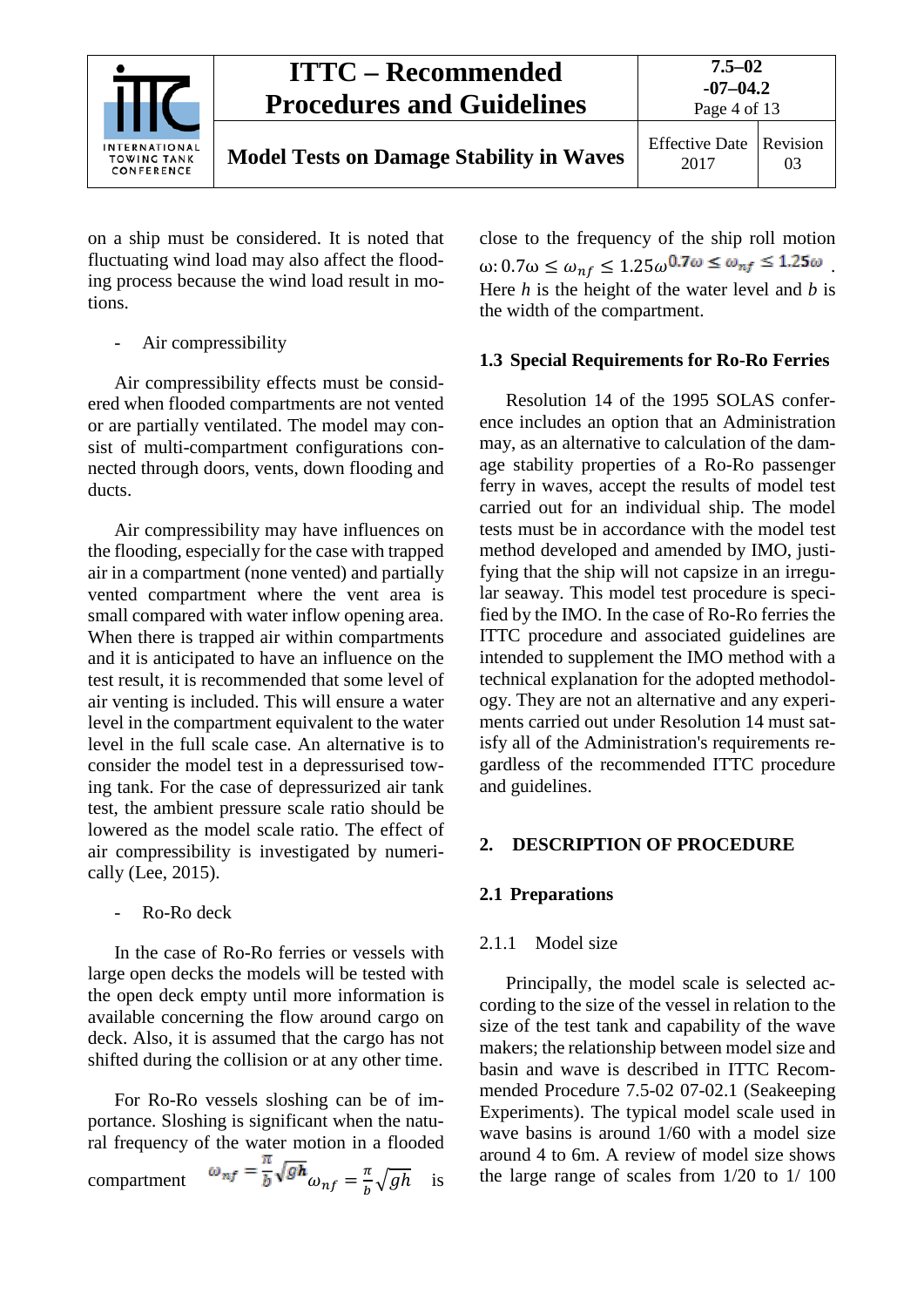

(STAB and ISSW papers reviewed). It is recommended that the choice of model scale and model size for damaged ship model experiments are explained by considering the limitations of the wave basin, the desired wave conditions and the damage scenario.

A minimum model scale should be 1:40 and in no case should the overall length of the model be less than 3.0 metres. However, based on the reported experience of ITTC member organisations with respect to modelling of internal arrangements and fitting, it is recommended to consider a minimum length for the model of 4.0 metres.

#### <span id="page-4-0"></span>2.1.2 Model design and fabrication

The model must be fabricated to a high accuracy. The accuracy may depend on the model size and model scale. For general model scale  $(50 - 70)$ , the accuracy will be within  $\pm 1$  mm in maximum beam and draught and  $\pm 2$  mm on length over all with adequate strength and stiffness properties. Special care should be taken to ensure that the model is free from unintended leaks. It is recommended that the waterproof is tested if required prior to the start of any experiments.

The model should be an accurate representation of the hull up to the main deck with the correct sheer and camber on the deck. The hull should be divided into compartments by watertight bulkheads. The floodable compartments and all pertinent features influencing the flooding process should be geometrically similar, in terms of flooded volume and free surface areas, to those of the ship. The wall thickness in way of the flooded spaces should be checked and reported. Care should be taken with model scale selection to ensure when building cross-flooding arrangements and other small diameter ducts that they adequately sized (a minimum cross sectional area of 500 mm² is recommended) to

allow for realistic flow of water or air. Special devices, such as deck drains, should be scaled geometrically unless this results in dimensions being so small that viscous effects are significant where an increase in size of drain should be considered.

The material of the internals of the model should be waterproof, and the part of inner hull that will be wet during the tests should be properly coated so that the material does not absorb water. The mass of model ship should be the same before and after test. It is recommended to fit transparent decks and bulkheads, to allow flooding to be observed and leakages identified.

Where appropriate, compartments should be properly vented to prohibit unwanted air trapping which would induce undesirable effects. In conventional towing tank conditions, the air compressibility effects should be minimised when applicable, it may be achieved by adding full or valve vents to allow venting to allow comparable water heights compared to the full scale case. For tests in depressurised conditions, all the air vents should be scaled by the geometrical scale ratio. The exception would be that water drops or air bubbles in small diameter pipes can block the required flow. In this case the diameter of pipe should be suitably increased.

The external geometry of the ship superstructure above the bulkhead (freeboard) deck should be modelled up to the point where it no longer influences model behaviour or the flooding process (heel angle of at least 30 degrees)

Any appendages likely to have an effect on roll motion, such as bilge keels, skegs, fin stabilisers, propellers/shafting and rudders should be fitted.

Damage opening and compartments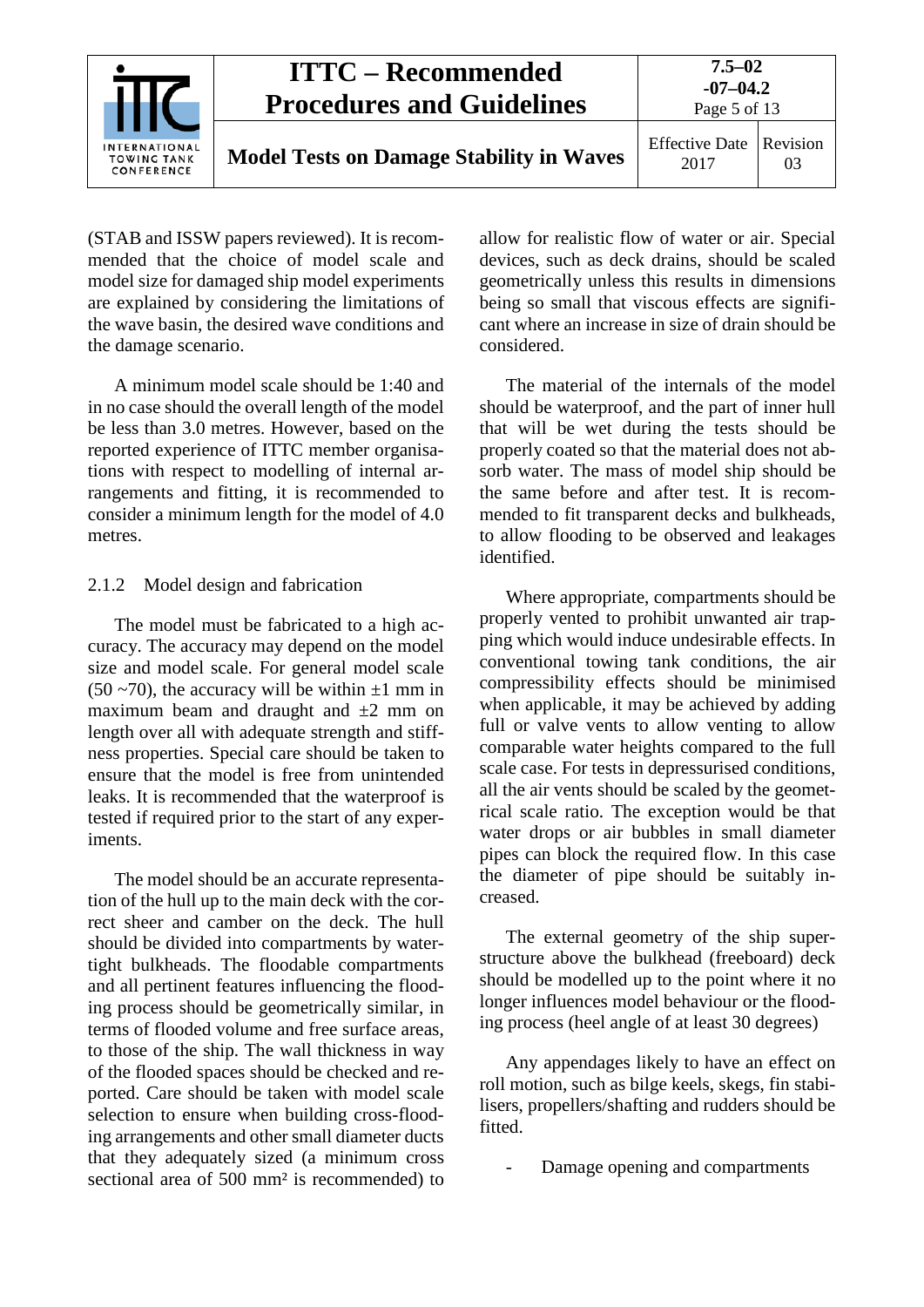

The location and size of damage openings are generally defined in the applied damage stability criteria. The location follows from either the most probable position or a worst location in terms of flooding effects, for damage size see for instance SOLAS 90 (MSC.194(80) regulation II-1/8.2.3.2). The opening typically spans 10- 15% of the ship length. The height of the opening covers at least two floodable decks. The shape of the damage opening is a simple triangle, rectangle or trapezoid. More detailed guidance can be found in SOLAS 90 regulation II-1/8.4.1 or in MSC 76/23/Add.1.

Other rules/criteria may apply to naval vessels and high speed craft (see HSC code (2000)).

For standard IMO collision the damage opening shall have a trapezoidal shape, with a 15 degree slope from the waterline, so that the top of the opening is wider than the bottom. The width of the damage at the main deck should be at least that required by the SOLAS 90 regulation II-1/8.4.1. The main deck shall have a cutout in the shape of an isosceles triangle with a height equal to *B*/5.

Surface and volume permeabilities of floodable spaces should be modelled correctly according to full scale. This can be accomplished by including foam blocks representative of major objects in the compartment. If no information is available for a specific non Ro-Ro vessel the following values for volume permeability should be used:

- Void spaces  $100\%$
- Passenger or accommodation spaces 80%
- Engine room 70%
- Machinery spaces 70%

Member organisations with experience in model testing of damage stability for Ro-Ro

passenger vessels use SOLAS-defined permeability adjusted to reflect the model construction and procedure described herein as follows:

- Void spaces 98%
- Passenger or accommodation spaces 98%
- Engine room/Machinery spaces 85%
- Store rooms 60%

Permeability can be modelled directly if the compartment and major objects are simple shapes such as blocks or cylinders. More complex shapes such as wing tanks may require volume calculations from model fabrication drawings or direct measurements. Direct measurements involve pouring a measured amount of water into the closed compartment until full.

For convenience, the model can be returned to the intact state by attaching a cover that closes the damage opening. All checking of the intact model may be performed with the damage cover in place. The checking of damaged model may be performed without the damage cover. This is recommended as it is a minor change between the intact and damaged model setups. It is not recommended to just check the intact model condition and then cut the damage opening.

#### <span id="page-5-0"></span>2.1.3 Instrumentation

The instrumentation system should be appropriate to the model and type of test carried out. The use of a non-contact measurement systems is recommended when feasible. If the cables for sensor are connected to the model then these should be positioned to not alter the VCG or motions of the vessel in waves. The instrumentation should guarantee the measurement of all the pertinent parameters.

- Wave elevation,
- Model attitude and motion in 6 degrees of freedom,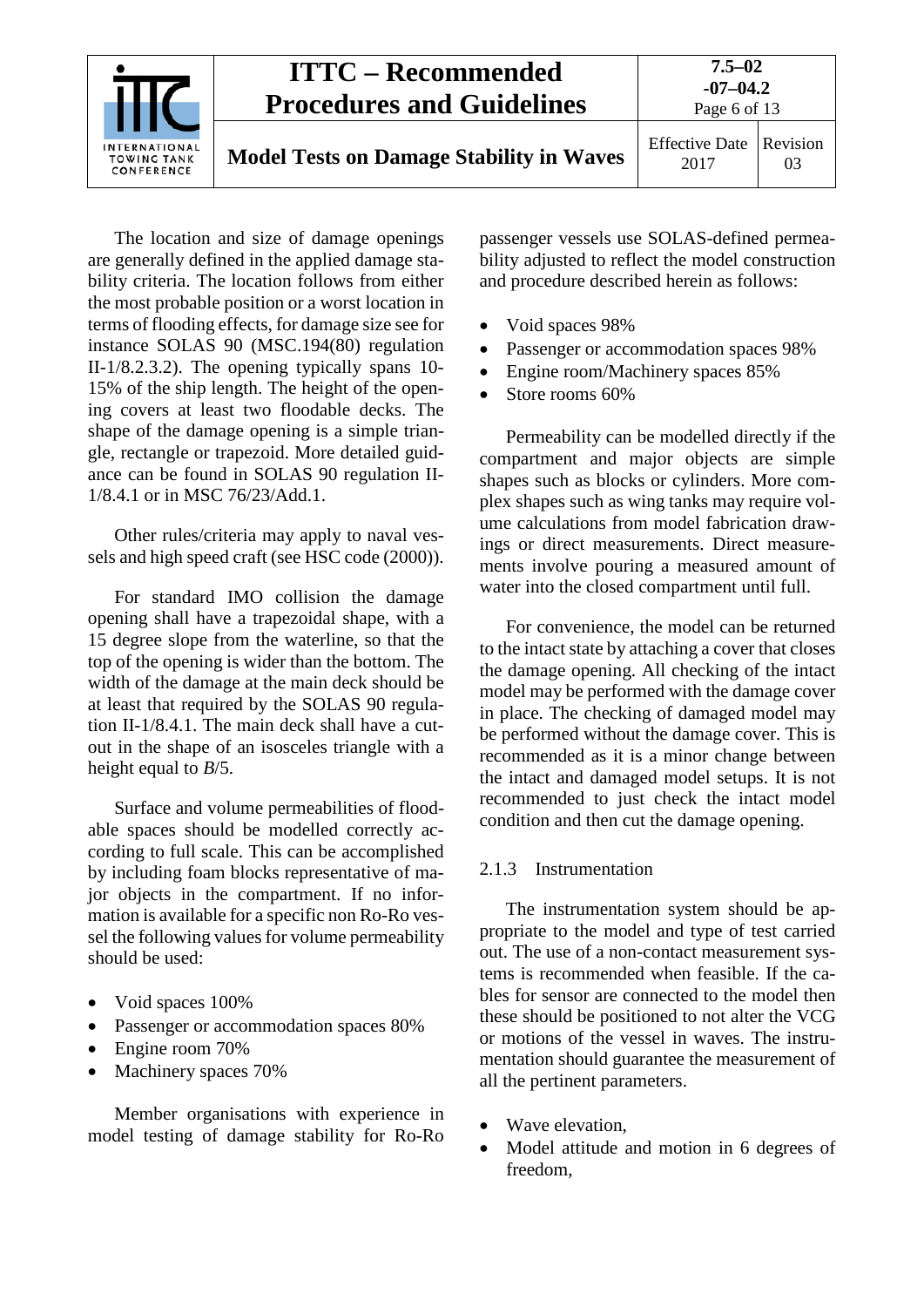

- Relative motion between deck and wave surface at damage opening,
- Height of water in each flooded compartment.

All data should be stored as synchronised time histories at a minimum sampling frequency of 20 Hz. Video records of the experiments are also extremely useful for interpreting the results.

All sensors should be calibrated according to ISO 9001 or equivalent. Any systems which rely on data from combined signals such as integration of depth of water on deck from point measurements should be checked with known loads in static and dynamic scenarios.

#### <span id="page-6-0"></span>2.1.4 Test preparation

Since flooding experiments in waves involve a number of complex physical phenomena with a sometimes chaotic nature small differences in wave induced ship motions, damage openings, vents, doors, etc., affecting the flooding process, may have large effects on the final result, i.e. to capsize or not to capsize. Furthermore, it is difficult to distinguish between cause and effect for instance when inspecting time traces of flood water height in certain compartments. Therefore it is recommended to check and document a number of basic properties before performing the model tests.

Mass, trim, CoG, inertia

The fully instrumented model should have its mass distribution properties measured in the intact and damaged conditions.

As a first basic check, the trim and draught at calm water should match the displacement and location of the centre of gravity should be evaluated through an inclining experiment. In both intact and damaged conditions, the model should satisfy the correct displacement and

draught marks (*T*A, *T*M, *T*F, port and starboard.) with a maximum tolerance in any one draught mark of  $\pm 2$ mm. The displacement and draughts can be calculated from a hydrostatics/static stability calculation. Draught marks forward and aft should be located as near FP and AP as practicable. For the equilibrium damage condition in calm water the water level in fully ventilated compartments extending through the water line should be equal to the water level outside the ship (sea level).

The mass, position of the centre of gravity and the radii of gyration for pitch, yaw, and roll (in air) should correspond to the equivalent values for the ship. In the absence of more accurate knowledge a value of 0.35*B* to 0.45*B* for the roll radius of gyration, and 0.25*L* for both the pitch and yaw radii of gyration are generally used. The roll radius of gyration can also be estimated by:

$$
k_{xx} = \sqrt{\frac{1}{12}0.4B + H^2 + 0.6B^2 + H^2 - T - 0.5H - z_G^2}
$$
\n(1)

where *B*, *H* and *T* are the beam, height and draft of the ship respectively and  $z_G$  is the height of the centre of gravity above the water surface.

These values should be checked by swinging the model in the air, in a manner similar to that used for seakeeping experiments. For roll, the natural roll period of the intact model can be used to confirm the transverse mass distribution is correct. The vertical position of the centre of gravity should be correct, and should be cheeked for the intact model by an inclining test or equivalent.

Natural roll period and damping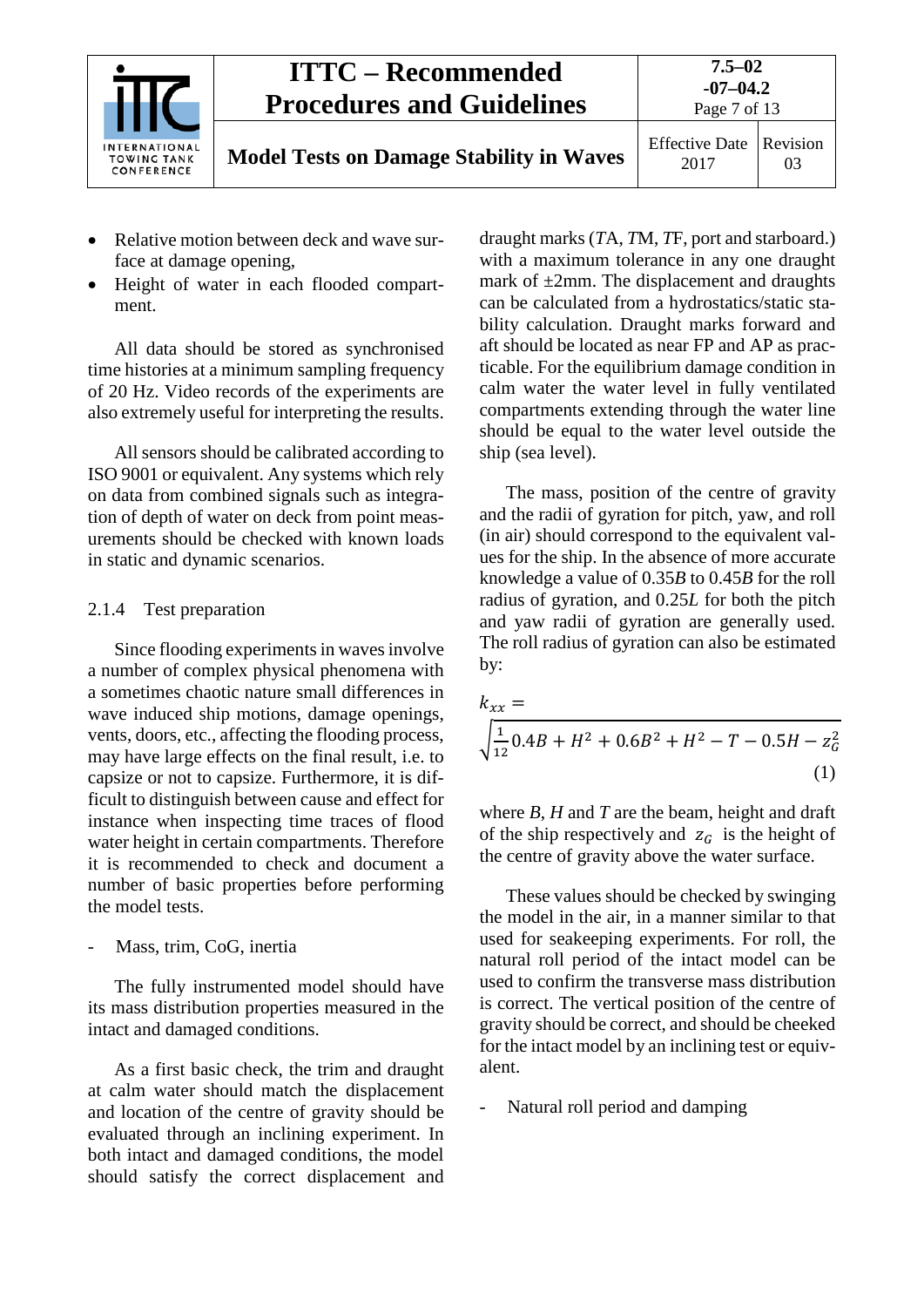

The natural roll period and roll damping of the intact and damaged model should be estimated by doing free decay test in calm water. There are some factors to be considered for free decay test. The initial amplitude is one parameter to affect the damping value. The free decay test must be carried out for small, medium and large amplitudes and damping values must be checked according to the initial amplitudes.

When a ship is damaged and may incline to one side, the free decay test should be carried out after the flooding finish and the flooding become steady state. It seems that the roll damping for damaged condition is different compared to intact because the hydrostatic and GM change and the position and wetted surface area is different with upright intact condition. So the free decay test also can be tested for starboard and port direction.

It should be realised that before and/or during roll decays with floodwater present in a multiple compartment configuration, up and down flooding and sloshing can occur which can make the resulting roll motion non-periodic and rather dependent on the initial roll angle.

The roll decay should be conducted in an area where reflected waves do not influence the model results. Care should be taken with the damaged model not to flood the main open deck during this test if the residual freeboard is low. It is also desirable to carry out an inclining test for the flooded model. This however, can be difficult if the model has inherently low stability or a very low freeboard after flooding. It is desirable to check the large angle stability of the model against the calculated values, at least up to the point of maximum righting moment.

#### <span id="page-7-0"></span>2.1.5 Wave conditions

Model experiments are generally carried out in long-crested irregular waves. The regular

wave and white noise wave test can be conducted for investigating the fundamental characteristics of motion and interaction effect.

The waves in the experiment should include wave spectra for the area of operation or as required by stability regulation. In absence of information on specific spectrum data JONSWAP and ITTC (1978) spectra should be used for limited fetch and ocean waves, respectively. A maximum characteristic wave steepness of :<br>Huri

$$
\frac{W}{\sqrt{3}} \left( g T_p^2 / 2\pi \right) = 0.05
$$
\n
$$
H_{w1/3} \left( g T_p^2 / 2\pi \right) = 0.05 \tag{2}
$$

is recommended as a guide.

Wave spectra should be measured along the length of the tank spanning the drift range of the model and with time duration of at least one experimental run or 30 minutes (full scale), whichever is the shortest. The wave realisation should be measured at constant speed along the path or alternatively three fixed locations should be used. Following the latter procedure, the first measurement should be close to the model at the start of the experiment, at the wave-maker end of the tank, the second at the mid-point of the tank and the third close to the beach end of the tank.

Variation in *Hw*1/3 between nominal and measured spectra should be within  $\pm 5\%$  at each location and variation in  $T_p$  should be within ±5%. Moreover, deriving from ocean wave measurements, a maximum characteristic wave steepness of  $H_{w1/3} / (gT_p^2 / 2\pi) = 0.05$  is recommended.

For determining a survival wave height, *i.e*. the wave height above which the capsize criteria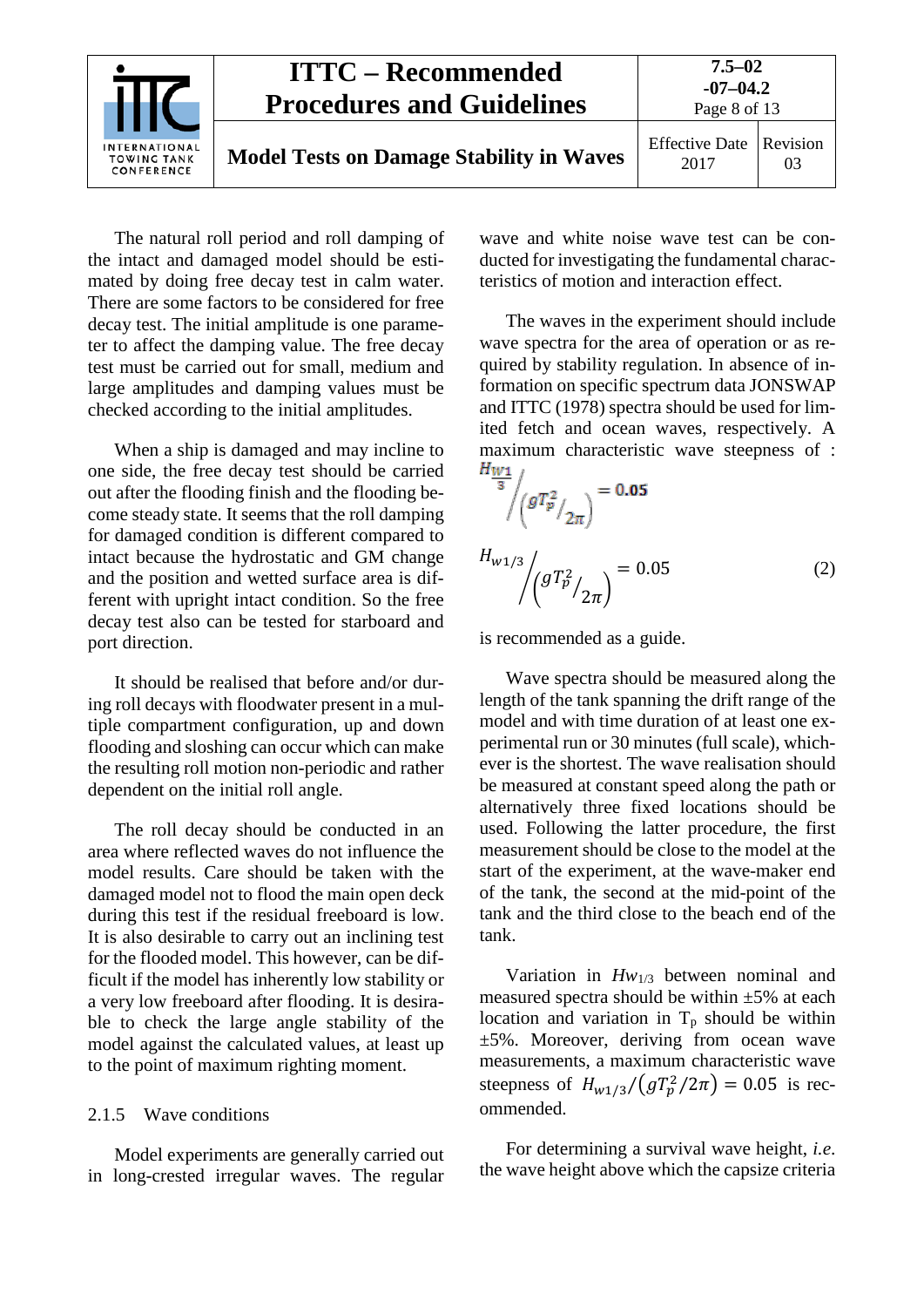

are exceeded, a series of model test runs must be performed for a matrix of  $Hw_{1/3}$  and  $T_{\rm P}$  combinations, selected from the wave statistics for the area of operation. For efficiency it is recommended to start with wave spectra at the expected survivability limit and to go upwards and/or downwards in wave steepness until the limit is well defined.

The wave signal generated from the spectrum should not repeat during a model test run. It is recommended to use randomly spaced frequency bands and to use one very narrow frequency band near the peak frequency. At least 100 frequencies (or equivalent) should be used to discretise the long-crested wave spectrum. For short-crested spectra 100 frequencies times 25 wave directions are recommended for discretisation.

It is noted that the maximum wave height should be checked. Although the significant wave height of generated wave is satisfactory, the maximum wave height may larger than the expected height. This is usually observed in basins. The survivability and capsizing probability can be affected by maximum wave height. It is recommended that the maximum wave height is checked, if necessary should be calibrated by using different wave random seed number with keeping significant wave height and wave spectrum.

#### <span id="page-8-1"></span><span id="page-8-0"></span>**2.2 Execution of Procedure**

#### 2.2.1 Conditions

It is recommended that pre and post experiment calibrations are performed of the instrumentation system and documented.

For compartments that are to model trapped air it is important to return the water level in the compartment to the same initial condition following each run. This should be achieved

through a pipe attached to the compartment that can be used to adjust the pressure in the compartment to the correct level without lifting and inclining the model in the water.

In the case of a test in depressurised air conditions, the ambient pressure should be recorded during all the test period.

It is desirable to include estimated additional heeling moments that are likely to be present in an emergency situation. These can be caused by mean wind forces, passengers gathered at the edge of the deck, lifeboat launching etc. For tests with Ro-Ro ferries, it is recommended that the model be ballasted to achieve 1 degree heel towards the damage side for practical purposes as recommended by MSC 76/23/Add.1.

- Model position

There should be a clearance of at least 1 metre between each end of the model and the tank wall, when the model is placed across the tank, in beam seas. The water depth in the tank should also be properly modelled so that waves of the desired characteristics can be generated.

The model should be positioned in the tank approximately 15 metres away from the wavemaker(s). If this is not practical the model should be far enough from the wavemaker(s) to avoid breaking wave transients which occur in the vicinity of the wavemaker. Prior to starting each experiment the draft, trim and heel of the model should be checked. It is particularly important to make sure that there is no water in the intact compartments at the start of a test. Data collection should start in calm water, before the waves reach the model. This provides a datum level for each signal.

Forward Speed

Forward speed effects at the instant that damage occurs can have an important effect on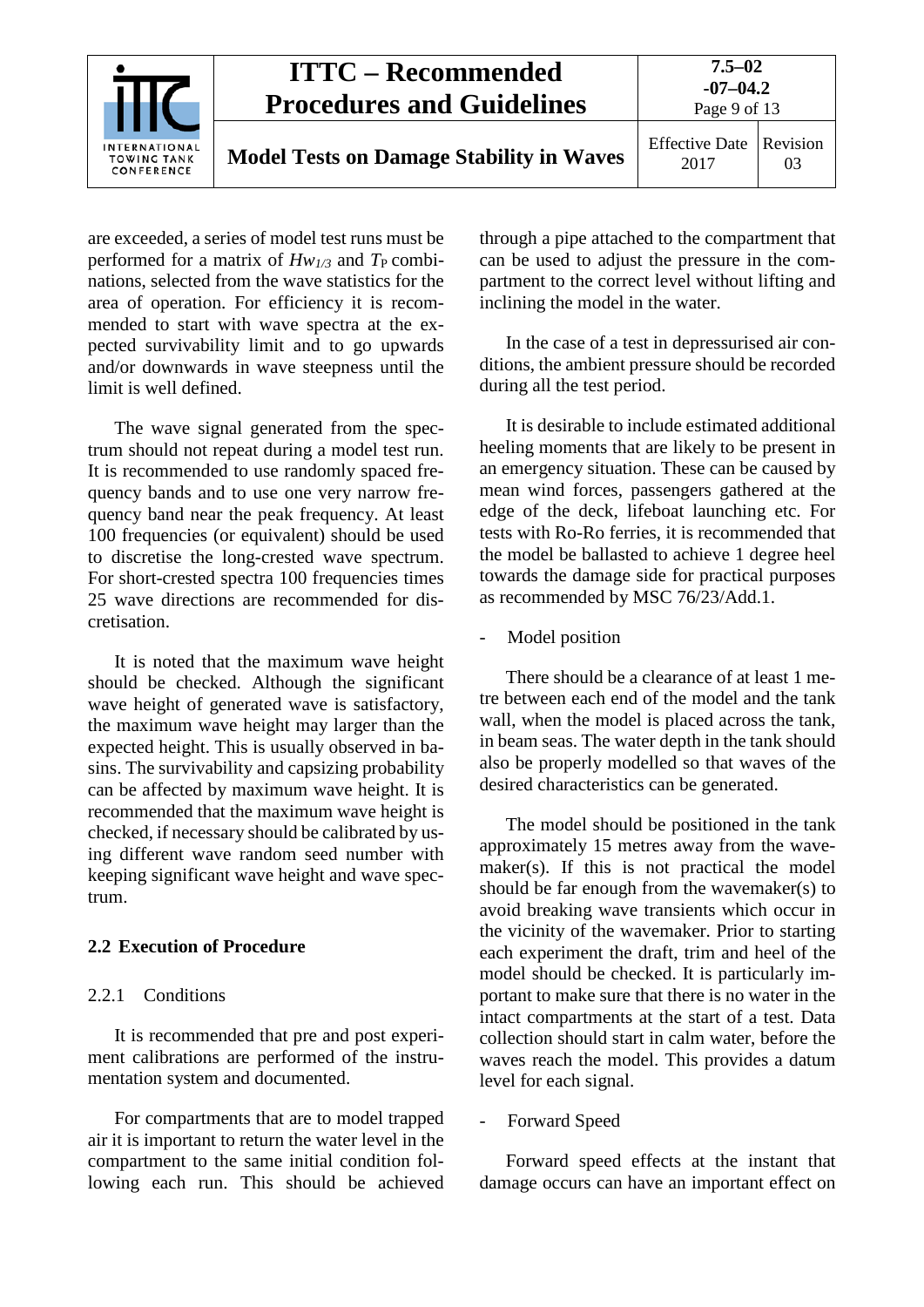

initial flooding (Herald of Free Enterprise, Estonia). However, starting the model tests with the condition (speed and heading) at which the damage is expected to occur adds more degrees of freedom to the problem and the effects of an instantaneous opening or damage at forward speed with another ship present (collision) cannot be modelled adequately. As a compromise the ship can be initially positioned in beam seas with zero drifting velocity. The wave height is slowly increased from zero to its nominal height through the use of a ramp function. During this ramp-up period the ship will assume its initial drifting velocity and heading angle.

Damage opening

The damage opening may be closed initially and opened once the wave height has reached its nominal value. The initial transient flooding and associated heel can be simulated in this way but it is not necessarily representative of the actual transient when a collision or grounding occurs. The damage opening has been successfully modelled using a sliding door style mechanism or with a bursting rubber patch. Alternatively, the model tests can be started with the equilibrium amount of flood water on board and the corresponding equilibrium draught, trim and heel.

During the model tests the ship must be allowed to drift freely under influence of waves and wind. The damage opening should be facing the incident waves since experience indicates that this is generally worse than when the damage opening is at the leeward side. Nevertheless, for some critical cases the effect of having the damage opening at the leeward side should be investigated.

If necessary, guide ropes can be fitted to the model on the centreline at the stem and stern, in a symmetric fashion and at a vertical height between the damaged waterline and the vertical centre of gravity. These lines are kept slack except for short times when they can be used to keep the model on course and then released again. However, if the model has a natural tendency to drift at a steady angle this should not be corrected.

Number of test and repeatability

At least 10 experiment test runs should be carried out in irregular waves for each condition, i.e., combination of  $\overline{KG}$ , sea state, displacement, significant wave height etc. A different random wave realisation should be used for each experiment. The test period for each experiment run should be of duration such that a stationary wave state has been reached, but not less than 30 minutes in full-scale (based on Froude scaling). Multiple runs may be combined together to attain the minimum of 30 minutes full-scale data.

For model tests with transient flooding phase included, at least 10 experiment test runs should be performed with a duration sufficient for 30 minutes *after* reaching a steady state (in terms of the three-minute average draught, trim, heel angles and drift velocity) to obtain extreme value statistics. In each of the 10 test runs a different wave realisation must be obtained.

Wave spectra measured during the tests should be reported and matched with the nominal values over the full 30-minute period.

The effect of wind loads on the model may be taken into account by using a fan system attached to the carriage or tank. If fans are being used care will have to be taken to ensure that the wind velocity is not affected by the position of the model. This probably means that as the model drifts down the tank the fans will have to move with the model in some way. Current need not be modelled.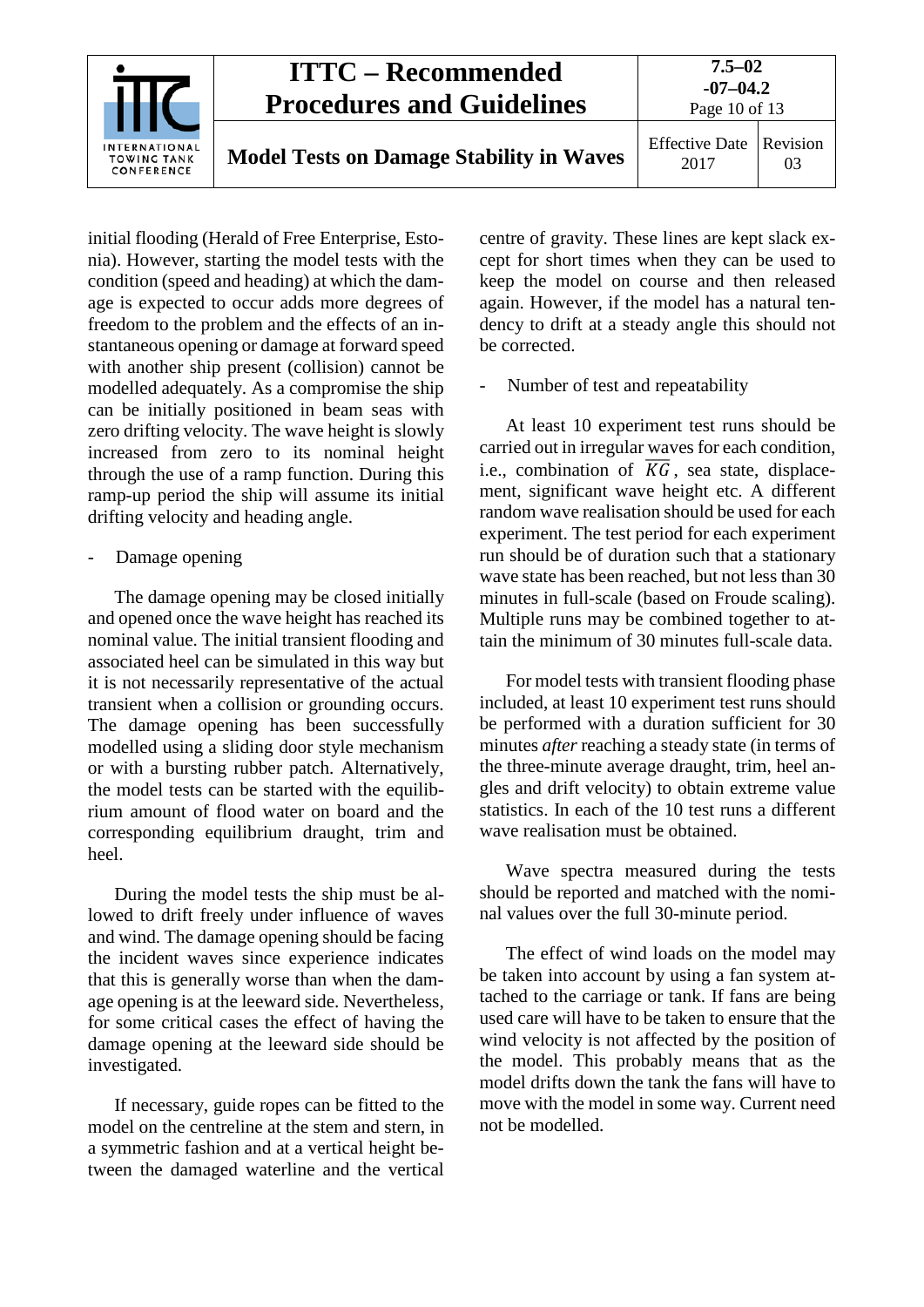

**Model Tests on Damage Stability in Waves** Effective Date

2017 Revision 03

#### <span id="page-10-0"></span>2.2.2 Test data

In order to analyse the possible capsizing process, the following quantities should be stored, as applicable, at a sufficient sampling rate (at least 20 Hz):

- Average heel angle (over 3 minutes full scale), drifting velocity and heading relative to the wave direction.
- Ship motions (displacements, velocities and accelerations) in 6 degrees of freedom.
- Wave elevation at the positions within the test tank, the relative wave elevation at the damage opening(s) and possibly at a number of positions at the deck edge.
- Wind characteristics (speed, direction and gradient profile) at the ship position (if applicable).

Video of the ship motions in combination with the instantaneous floodwater levels and openings in the compartments is extremely useful for analysing the model test results.

#### <span id="page-10-1"></span>**2.3 Evaluation**

The term capsizing refers to loss of buoyancy (sinking) as well as insufficient righting arm to keep the ship under a prescribed heel angle. A number of parameter can be used to define the survival boundary for a damaged ship and will be dependent on the requirements for the vessel. For example, the IMO (Resolution MSC 76/23) considers a RoRo ship to have capsized when the instantaneous roll angle exceeds 30 degs or when the 3-minute average heel exceeds 20 deg. For naval ships capsize criteria boundaries may be quite different

The model tested should be considered as surviving if a stationary state is reached for the recommended 10 successive test runs. The model tested should be considered to have reached unacceptably high roll when:

the maximum roll angle exceeds 30° against the vertical axis or

the mean roll angle exceeds 20°, averaged over a period of at least 3 minutes full scale

As these angles relate to the launching of life-boats in merchant ships, different limits should be considered for naval vessels which are subject to different stability standards.

Considering the possibly chaotic behaviour of flooding in irregular waves, the number of model tests and their duration should be documented. The level of confidence in estimated capsizing probability should be calculated by using the formula of a binomial probability distribution. A simple estimate of the capsizing probability,  $p_c$ , is a ratio of the number of capsizing events,  $N_c$ , to that of different realizations, *N,* as follows (from ITTC procedure 7.5-02-07- 04.1, Model Tests on Intact Stability):

$$
p_c = \frac{N_c}{N} \tag{3}
$$

If *p* is the true capsizing probability, the confidence interval of capsizing probability can be calculated by the following equation:

$$
\Delta p = \frac{2}{\sqrt{N}} \sqrt{p_c (1 - p_c)} z_{(1 - \alpha'/2)} \tag{4}
$$

Here,  $z_{(1-\alpha'/2)}$  is the  $(1-\alpha'/2)$ 

 $(1-\alpha \hat{=}$ /2) quantile of the standard normal distribution, which can be determined from the table of normal distributions and  $\alpha'$  is the confidence level of the predicted capsizing probability. The range of error tolerance of the capsizing probability can finally be determined as follows:

$$
p_c - \frac{\Delta p}{2} \le p \le p_c + \frac{\Delta p}{2} \tag{5}
$$

with a probability of  $(1 - \alpha')$ .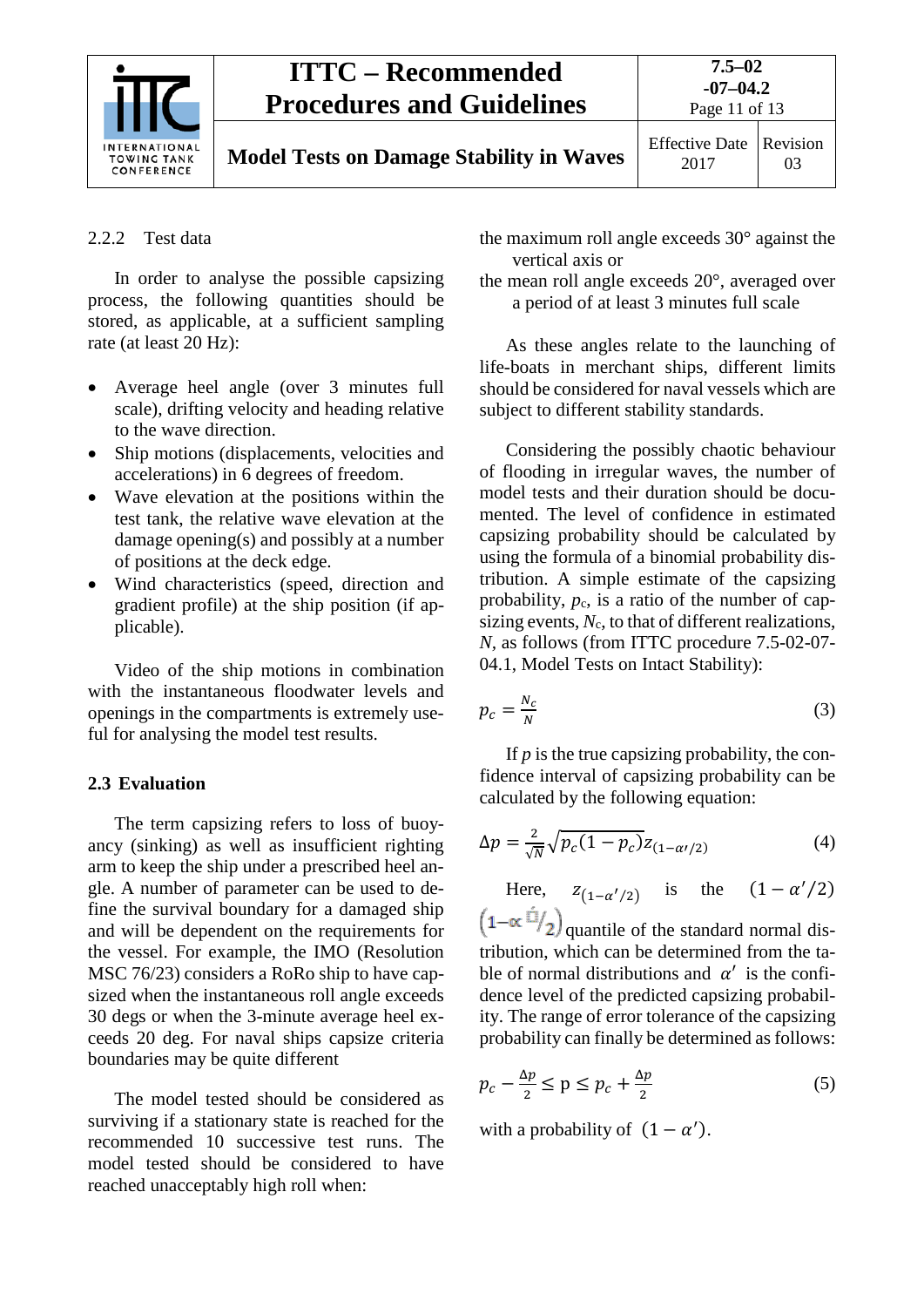

**Model Tests on Damage Stability in Waves** Effective Date

2017 Revision 03

## <span id="page-11-0"></span>**2.4 Documentation of experiments**

The main model test results should be presented as capsizing probabilities in irregular seas. They should be a function of the main ship characteristics and operational and environmental parameters. The number of test runs and their duration should be documented.

The report should also contain the following (where applicable):

- Loading condition, damage opening and internal arrangement. External configuration details including appendages.
- A description of the capsizing modes identified.
- Ship condition information including  $\overline{GZ}$ curves with and without flood water at equilibrium condition.
- Roll decay time series and derived coefficients.
- Wave spectrum and wave characteristics.
- Initial conditions.
- Statistical analysis of the time series of wave elevation and ship motions in 6 degrees of freedom.

The report of the results should include, as a minimum, the measured wave spectra and statistics ( $H_{w1/3}$ ,  $H_{\text{max}}$ ,  $T_p$ ) of the wave elevation at the 3 different locations in the basin for a representative realisation. Analysis of the time series should include records of wave elevation, model attitude and motion in 6 degrees of freedom, relative motion between deck and wave surface at damage opening, height of water in each flooded compartment and of the drift speed.

## <span id="page-11-2"></span><span id="page-11-1"></span>**3. PARAMETERS**

#### **3.1 Other parameters to be considered**

Other features that should be considered for modelling of damaged ships are the ability to include effects due to:

- Collapsing watertight doors and bulkheads,
- Leaking (watertight and non-watertight) doors and bulkheads,
- Counter flooding measures, for instance pumping ballast water in compartments,
- Cross flooding ducts, *etc*.

## <span id="page-11-3"></span>**4. UNCERTAINTY ANALYSIS**

All data measurement should conform to the recommendations of the relevant ITTC Procedures regarding uncertainty analysis. An uncertainty assessment of the experimental results is considered to be vital for the proper use of the experimental data. Since the flooding process can have a chaotic character, small differences in for instance damage opening size and location can have a large effect on the end result. Also for validation purposes uncertainty data is vital.

## <span id="page-11-4"></span>**5. REFERENCES**

- HSC Code: International Code of Safety for High-Speed Craft, Published by IMO, London, 2000.
- GJ Lee: "Dynamics orifice flow model and compartment models for flooding simulation of a damaged ship", Ocean Engineering, Vol. 109, pp. 635`653, 2015.
- Maritime Safety Committee, publication MSC.194(80), International Maritime Organisation, 2005.